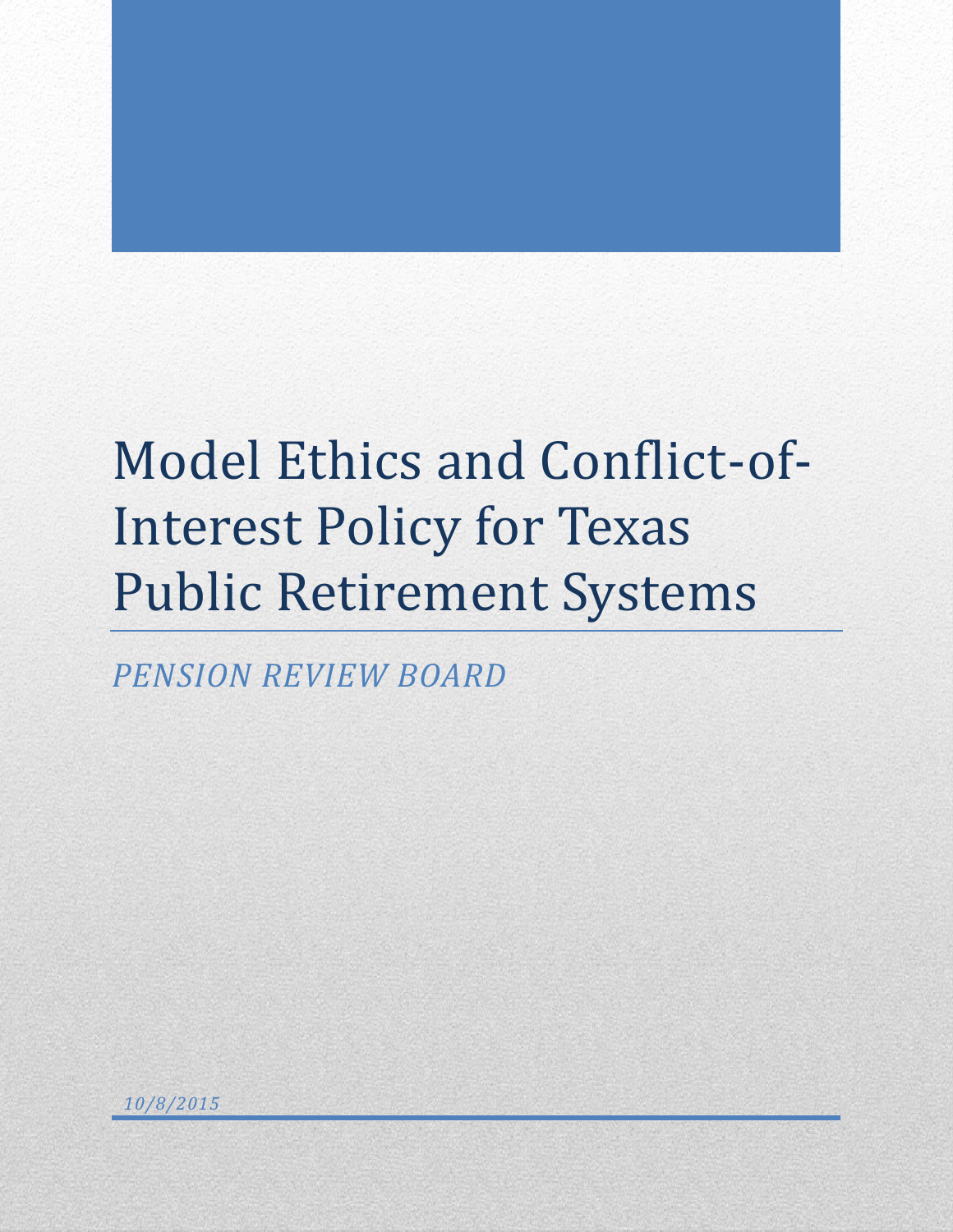# **Table of Contents**

| $\mathbf{L}$ |  |
|--------------|--|
| II.          |  |
| III.         |  |
|              |  |
| V.           |  |
|              |  |
|              |  |
|              |  |
|              |  |
| X.           |  |
|              |  |
|              |  |
|              |  |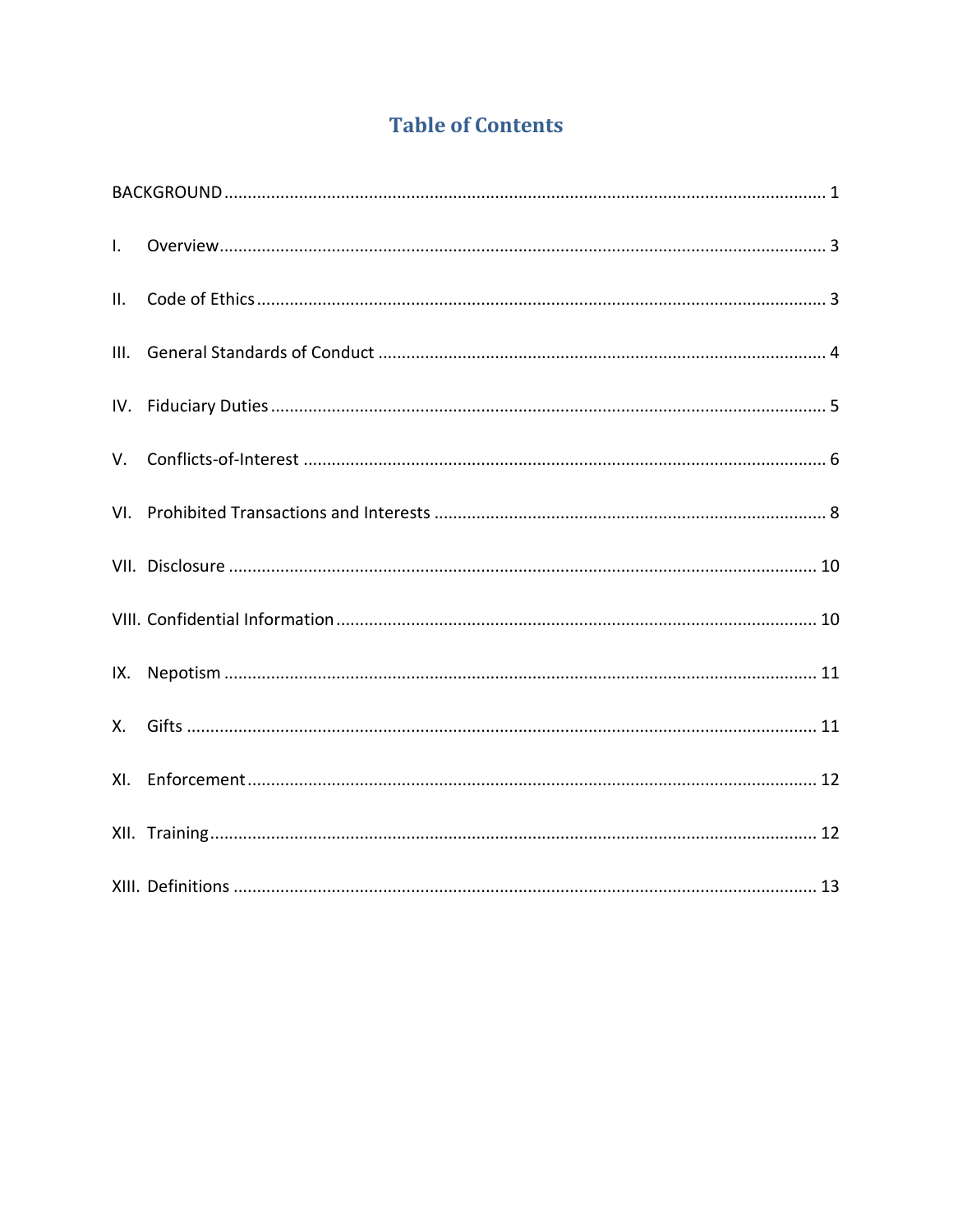#### <span id="page-2-0"></span>**BACKGROUND**

Pursuant to Section 801.210 of the Texas Government Code, the State Pension Review Board (PRB) has developed the following Model Ethics and Conflict-of-Interest Policy for voluntary use by public retirement systems in Texas. Texas public retirement systems are not required to utilize the model policy when developing and/or adopting their own policies.

Adoption of ethics and conflict-of-interest policies may help public retirement systems to outline standards of conduct expected of their board of trustees, as plan fiduciaries, to act responsibly, honestly and in the best interest of the fund, and to avoid creating even the appearance of impropriety. The PRB developed the model ethics and conflict-of-interest policy to function as a general policy that can be used as a guide for minimum levels of ethical and conflict-of-interest requirements for public retirement systems.

The provisions below are intended to aid retirement systems in identifying ethical standards, conflicts-of-interest, and properly avoiding, disclosing and managing conflicts. This model is a guide, not a complete statement of all ethical standards, conflict of interest requirements, or legal requirements that may apply to a retirement system. It also is not offered and should not be interpreted as legal advice.

The model policy has been created for the trustees of retirement systems; however, systems may adopt a similar policy for their key employees as well. Additionally, systems may include relevant attachments to their policy, such as applicable statutory section language and required conflict-of-interest disclosure forms and statements.

# **Statutory Requirements for Texas Public Retirement Systems**

Public retirement systems should be aware, as they develop ethics and conflict-of-interest policies that certain requirements exist in law that may apply to system trustees. Many of the ethical standards and conflict-of-interest and disclosure requirements that may apply to public retirement systems can be found in various Texas statutes as outlined below:

- a. Article 16, Section 67 of the Texas Constitution contains provisions regarding fiduciary duties applicable to state and local retirement systems' board of trustees.
- b. Chapter 802, Section 802.203 of the Texas Government Code outlines the fiduciary responsibilities of the governing body of a public retirement system and states that the governing body shall discharge its duties solely in the interest of the participants and beneficiaries.
- c. Chapter 572 of the Texas Government Code contains provisions relating to standards of conduct, and conflict-of-interest and disclosure requirements for state officers and employees.
- d. Chapters 171 and 176 of the Texas Local Government Code contain provisions relating to conflict-of-interest and disclosure requirements applicable to officers of municipalities, counties, and certain other local governments.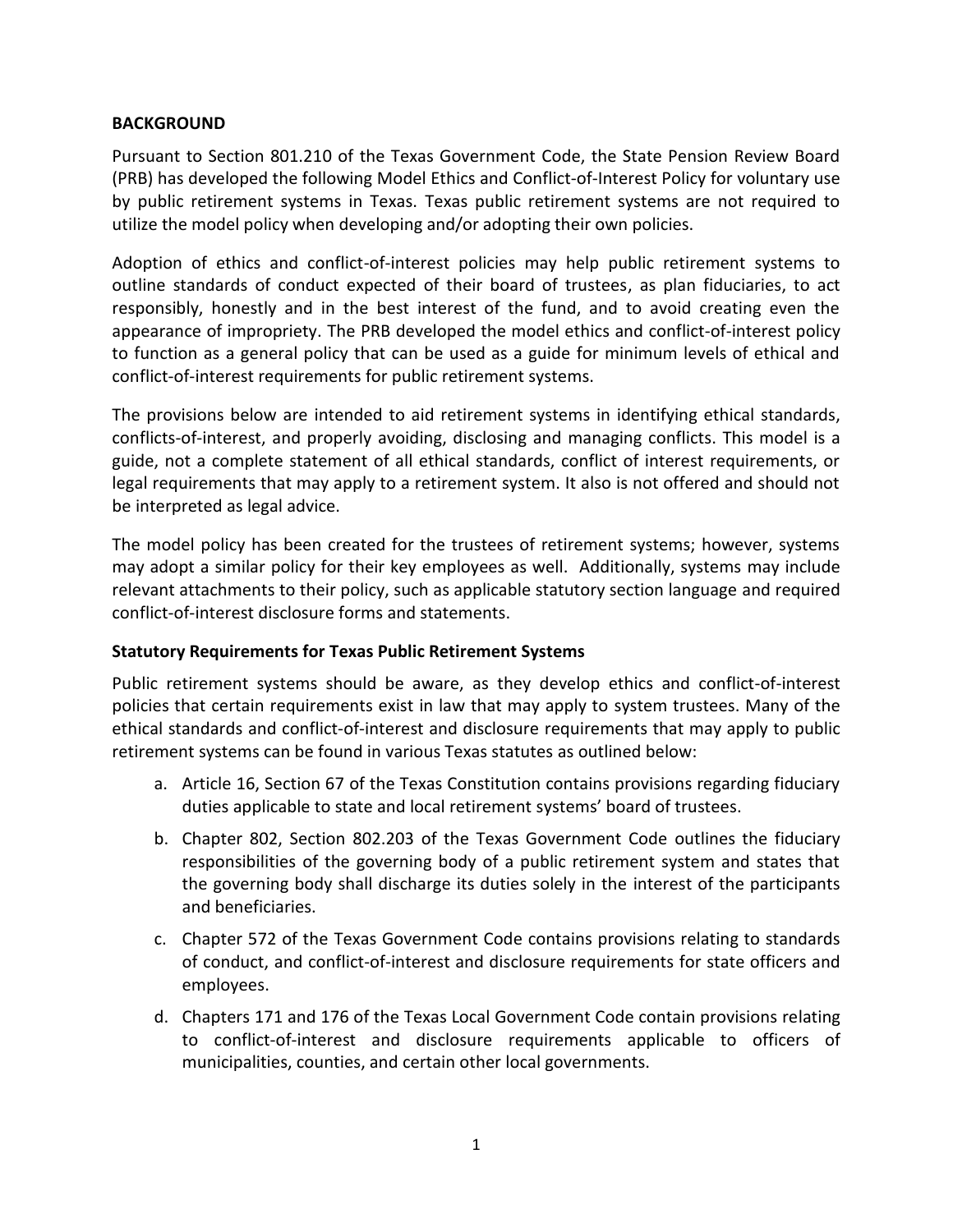- e. Governing statutes of public retirement systems could also contain fiduciary, ethics, conflict-of-interest and/or disclosure requirements. Texas statewide and local retirement systems' governing statutes can be found in the Texas Government Code, Vernon's Texas Civil Statutes, or Local Ordinances adopted by a city. A retirement system should refer to its governing statute to ensure all ethics-related requirements are included in their policy.
- f. The Texas Trust Code contained under the Texas Property Code also governs pension trusts in Texas. Chapter 113 of the Code states that a trustee shall administer the trust in good faith and shall perform all of the duties imposed on trustees by the common law. The Uniform Prudent Investor Act, Chapter 117 of the Texas Trust Code provides information on the duties of trustees including the standard of care, loyalty, impartiality, and the prudent investor rule in managing trust assets.
- g. Retirement systems may also be subject to federal laws, such as the Internal Revenue Service's fiduciary-related requirements and the Securities and Exchange Commission's Pay to Play Regulations.

#### **Document Layout**

This model policy is divided into the following sections: Overview, Code of Ethics, General Standards of Conduct, Fiduciary Duties, Conflicts-of-Interest, Prohibited Transactions and Interests, Disclosure, Confidential Information, Nepotism, Gifts, Enforcement, Training, and Definitions. Where applicable, requirements set out in the Texas statutes are included in each section. Sections also may contain examples of additional non-statutory guidelines for systems that may wish to adopt policies beyond the statutory minimum standards.

Some of the non-statutory guidelines contained in this model policy have been designed after provisions contained in ethics policies of Teacher Retirement System of Texas (TRS), Employee's Retirement System of Texas (ERS), Texas County and District Retirement System (TCDRS), and Houston Municipal Employees Pension System (HMEPS).

The following material contains the Model Ethics and Conflict-of-Interest Policy that retirement systems may use to create their own policy.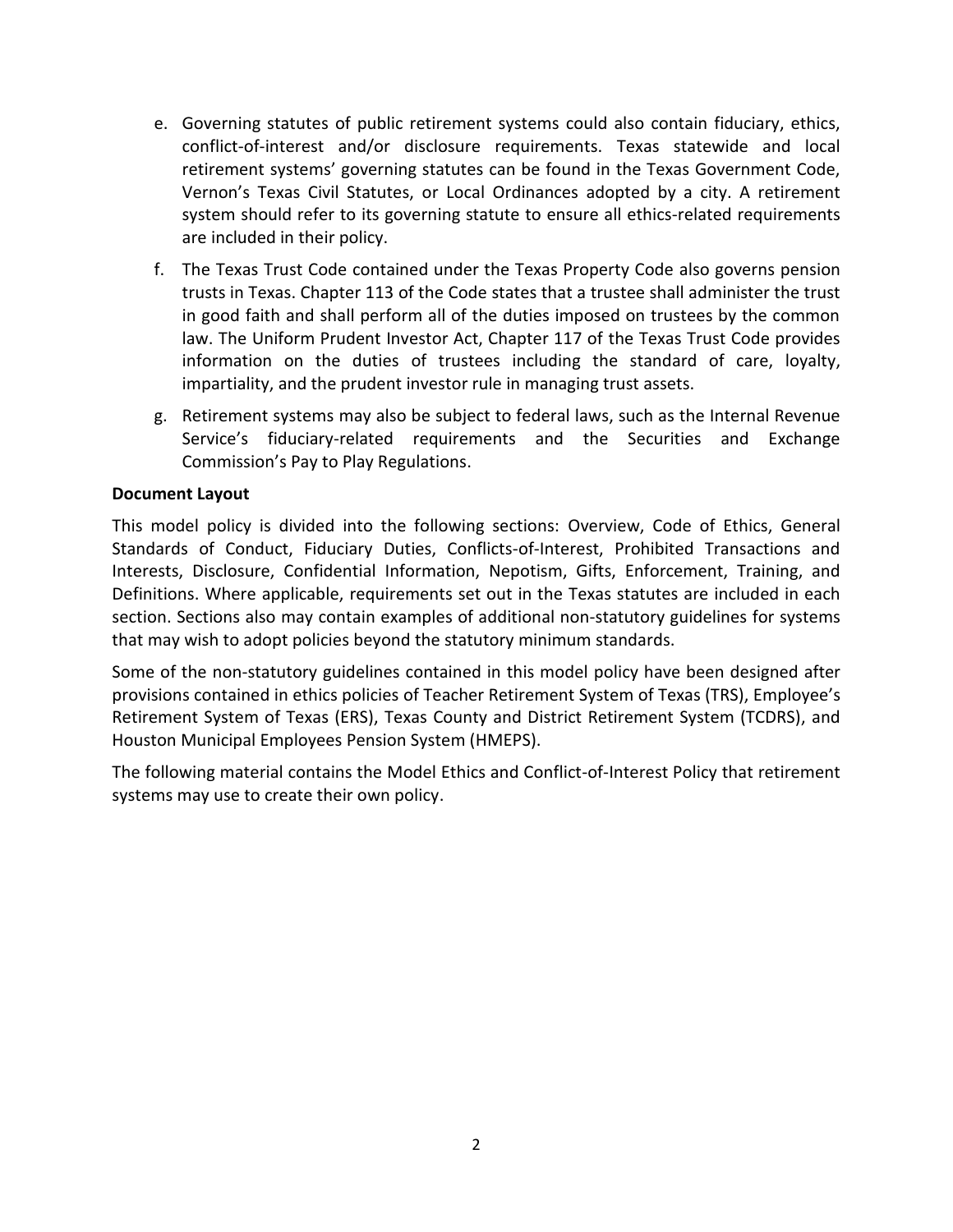# **[RETIREMENT SYSTEM] BOARD OF TRUSTEES ETHICS POLICY**

### <span id="page-4-0"></span>**I. Overview**

The [retirement system] promulgates the following ethics and conflict-of-interest policy that sets forth the basic principles, guidelines and standards of conduct for trustees of the [retirement system].

This policy does not supersede any applicable federal and Texas law or administrative rule. [Retirement system] trustees must abide by all applicable federal and Texas laws, and [retirement system] policies, including this ethics and conflict-of-interest policy.

The purpose of this document is to outline the specific standards of conduct expected of [retirement system] trustees. This policy is a guide, not a complete statement of all legal and fiduciary responsibilities of the trustees; therefore, compliance with this policy does not necessarily ensure compliance with all legal requirements.

### <span id="page-4-1"></span>**II. Code of Ethics**

Trustees of the [retirement system] shall abide by the Texas Constitution, Texas statutes, and federal laws applicable to the [retirement system] and will also abide by the code set forth below:

- A. Act solely in the best interest of the fund and the [retirement system] members, retirees, and beneficiaries.
- B. Act with integrity, competence, dignity, and in an ethical manner when dealing with participants, beneficiaries, the public, employees, vendors, and fellow members.
- C. Use reasonable care and prudence.
- D. Exercise independent professional judgment.
- E. Remain independent from conflicts-of-interest.
- F. Deal fairly, objectively, and impartially in all matters relating to the [retirement system].
- G. Maintain confidentiality of the [retirement system], participant, and beneficiary information.
- H. Not have a direct or indirect interest, including financial or other interests, or engage in a personal business activity that could conflict with the proper discharge of the trustee's duties or management of the [retirement system] investments.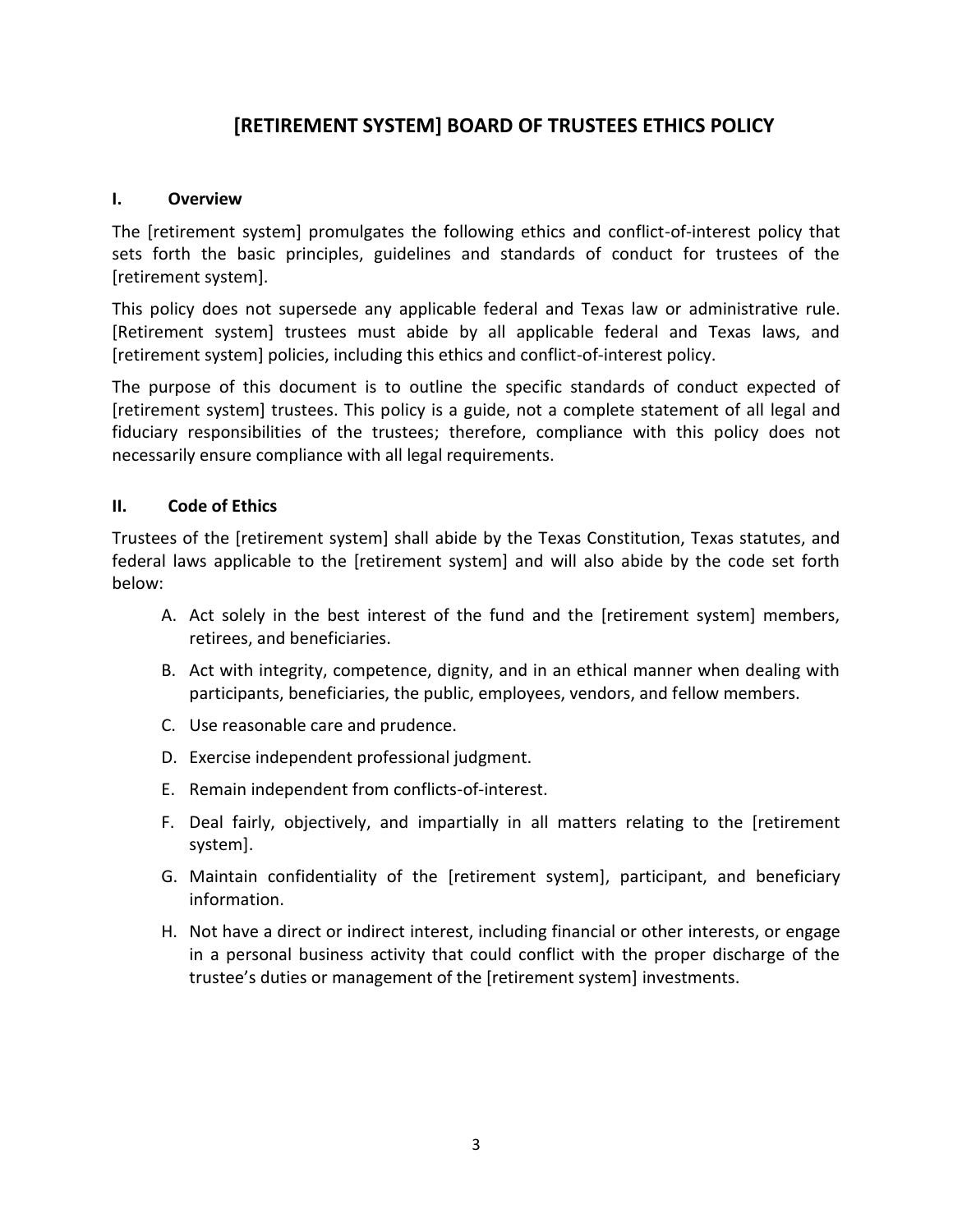#### <span id="page-5-0"></span>**III. General Standards of Conduct**

- A. A trustee must abide by the following statutory standards of conduct and shall not: **<sup>1</sup>**
	- 1. Accept or solicit any gift, favor, or service that might reasonably tend to influence the trustee in the discharge of official duties or that the trustee knows or should know is being offered with the intent to influence the trustee's official conduct;
	- 2. Accept other employment or engage in a business or professional activity that the trustee might reasonably expect would require or induce the trustee to disclose confidential information acquired by reason of his or her position with the [retirement system];
	- 3. Accept other employment or compensation that could reasonably be expected to impair the trustee's independence of judgment in the performance of his or her official duties for the [retirement system]; or
	- 4. Intentionally or knowingly solicit, accept, or agree to accept any benefit for having exercised the trustee's authority or performed the trustee's duties at the [retirement system] in favor of another.
- B. A trustee must abide by the following additional standards of conduct. **2**
	- 1. Trustees must be honest in the exercise of their duties and must not take actions which will discredit the [retirement system].
	- 2. Trustees should avoid personal, employment, or business relationships that create conflicts of interest. Should trustees become aware of any conflict of interest, they have an affirmative duty to disclose and to cure the conflict in a manner provided for in this policy.
	- 3. Trustees may not use their relationship with [retirement system] to seek or obtain personal gain. This should not be interpreted to forbid properly authorized expense reimbursements from the [retirement system] to a Trustee for valid expenses incurred in the performance of duties or the use of the [retirement system] as a reference or the communication to others of the fact that a relationship with the public retirement system exists, provided that no misrepresentation is involved.
	- 4. Solicit, accept, or agree to accept any benefit from a person the trustee knows is interested in or is likely to become interested in any contract, purchase, payment, claim, or transaction involving the exercise of the trustee's discretion.

 $\overline{\phantom{a}}$ 

 $^1$  Chapter 572, Section 572.051(a), Texas Government Code

 $^2$  Additional non-statutory guidelines for systems that wish to adopt standards beyond the statutory minimum. Source: TCDRS Code of Ethics and HMEPS Ethics Policy.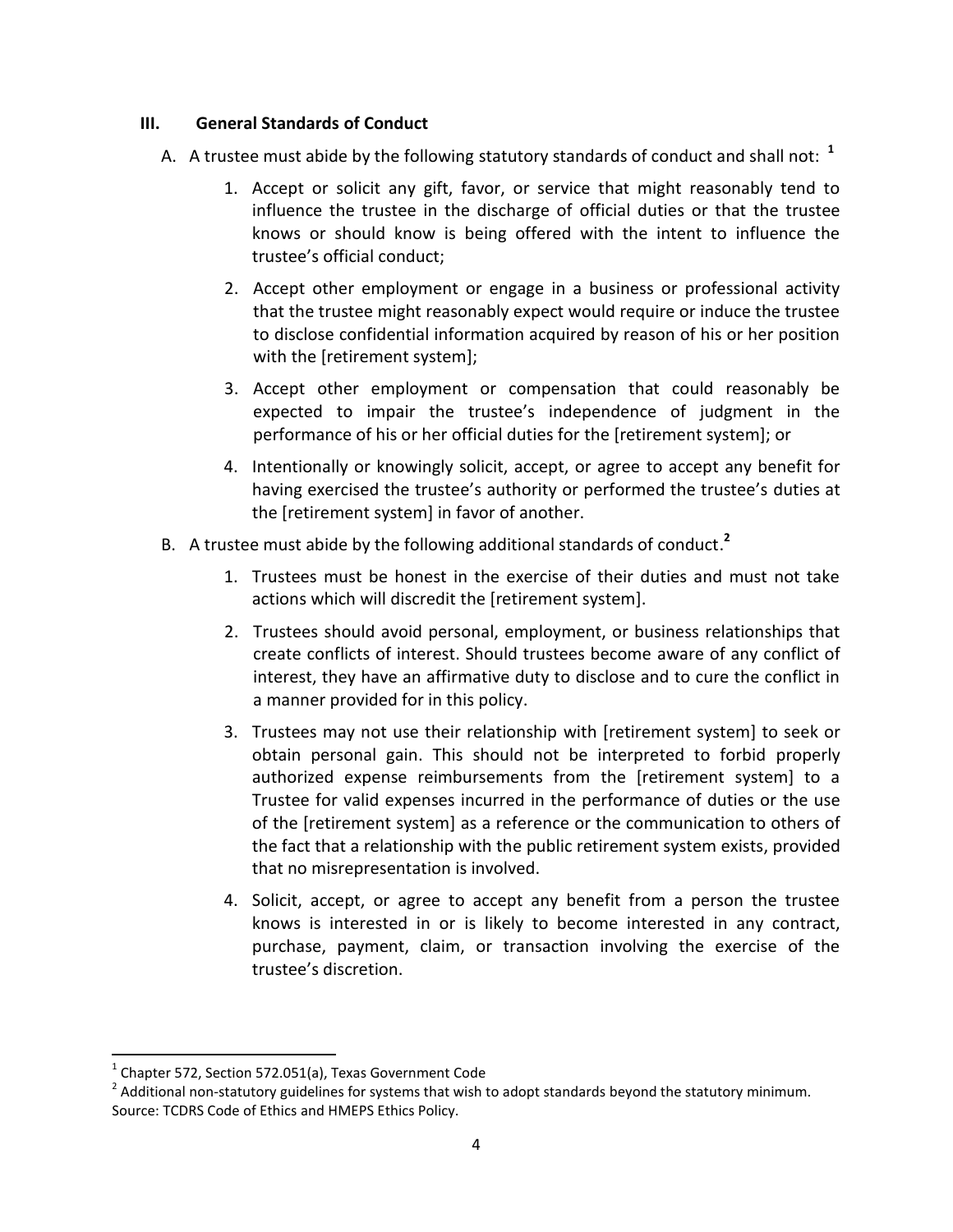#### <span id="page-6-0"></span>**IV. Fiduciary Duties**

- A. A trustee must abide by the following statutory fiduciary responsibility.
	- 1. In the administration of the [retirement system] and in making and supervising investments of assets of the system, a trustee shall discharge his or her duties solely in the interest of the participants and beneficiaries:
		- a. For the exclusive purposes of:
			- i. providing benefits to participants and their beneficiaries; and
			- ii. defraying reasonable expenses of administering the system;
		- b. with the care, skill, prudence, and diligence under the prevailing circumstances that a prudent person acting in a like capacity and familiar with matters of the type would use in the conduct of an enterprise with a like character and like aims;
		- c. by diversifying the investments of the system to minimize the risk of large losses, unless under the circumstances it is clearly prudent not to do so; and
		- d. in accordance with the documents and instruments governing the system. **3**
	- 2. In choosing and contracting for professional investment management services and in continuing the use of an investment manager, a trustee must act prudently and in the interest of the participants and beneficiaries of the [retirement system]. **4**
	- 3. The board of trustees when appointing an investment manager for the system shall obtain an acknowledgement in writing stating that the manager has fiduciary responsibility to the fund.<sup>5</sup>
	- 4. A trustee shall invest and manage the trust assets solely in the interest of the beneficiaries and, if the trust has two or more beneficiaries, the trustee shall act impartially in investing and managing the trust assets, taking into account any differing interests of the beneficiaries.**<sup>6</sup>**
	- 5. In making investments, a trustee shall exercise the judgment and care under the circumstances then prevailing that persons of ordinary prudence, discretion, and intelligence exercise in the management of their own affairs, not in regard to speculation, but in regard to the permanent disposition of

 $\overline{a}$ 

<sup>&</sup>lt;sup>3</sup> Chapter 802, Section 802.203(a), Texas Government Code

<sup>4</sup> Chapter 802, Section 802.203(b), Texas Government Code

<sup>&</sup>lt;sup>5</sup> Chapter 802, Section 802.203(d), Texas Government Code

 $^6$  Chapter117, Sections 117.007 and 117.008, Texas Trust Code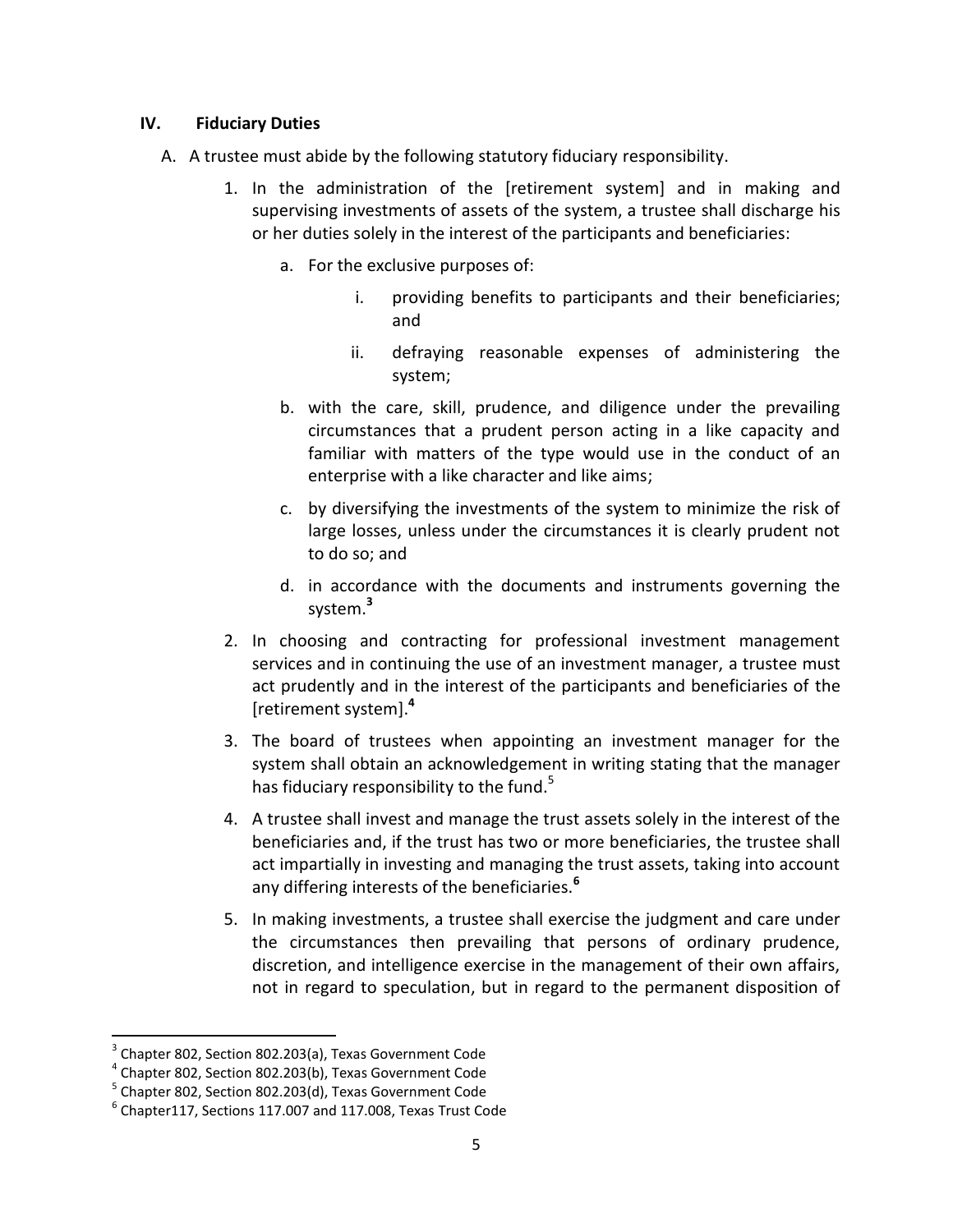their funds, considering the probable income therefrom as well as the probable safety of their capital.**<sup>7</sup>**

- 6. A trustee shall invest and manage trust assets as a prudent investor would, by considering the purposes, terms, distribution requirements, and other circumstances of the trust. In satisfying this standard, the trustee shall exercise reasonable care, skill, and caution. $8$
- B. A trustee must abide by the following additional fiduciary duties. $9$ 
	- 1. In making or participating in decisions, trustees shall give appropriate consideration to those facts and circumstances reasonably available to the trustee, which are relevant to the particular decision, and shall refrain from using facts or circumstances which are not relevant to the decision.**<sup>10</sup>**
	- 2. Trustees shall ensure that [retirement system] business transactions are based on professional integrity and competence, financial merit and benefit to [retirement system] and on a competitive basis.
	- 3. Review on a regular basis the efficiency and effectiveness of the [retirement system's] success in meeting its goals, including assessing the performance and actions of system service providers, such as investment managers, consultants, and actuaries.
	- 4. Trustees shall use reasonable care to prevent other trustees from committing a breach and shall not participate in concealing such a breach, or knowingly or negligently permit such a breach to occur.**<sup>11</sup>**

# <span id="page-7-0"></span>**V. Conflicts-of-Interest**

- A. Statutory conflict-of-interest provisions governing state officials.
	- 1. A trustee may not have a direct or indirect interest, including financial and other interests, or engage in a business transaction or professional activity, or incur any obligation of any nature that is in substantial conflict with the proper discharge of the trustee's duties.<sup>12</sup>
	- 2. Make personal investments that could reasonably be expected to create a substantial conflict between the trustee's private interest and the interest of [retirement system].**<sup>13</sup>**

 $\overline{\phantom{a}}$ 

 $^7$  Article 16, Section 67(a)(3), Texas Constitution

 $^8$  Chapter 117, Section 117.004(a), Texas Trust Code

 $^9$  Additional non-statutory guidelines for systems that wish to adopt standards beyond the statutory minimum.

<sup>&</sup>lt;sup>10</sup> HMEPS Ethics Policy

<sup>&</sup>lt;sup>11</sup> HMEPS Ethics Policy

<sup>&</sup>lt;sup>12</sup> Chapter 572, Section 572.001(a), Texas Government Code

 $13$  Chapter 572, Section 572.051(a)(4), Texas Government Code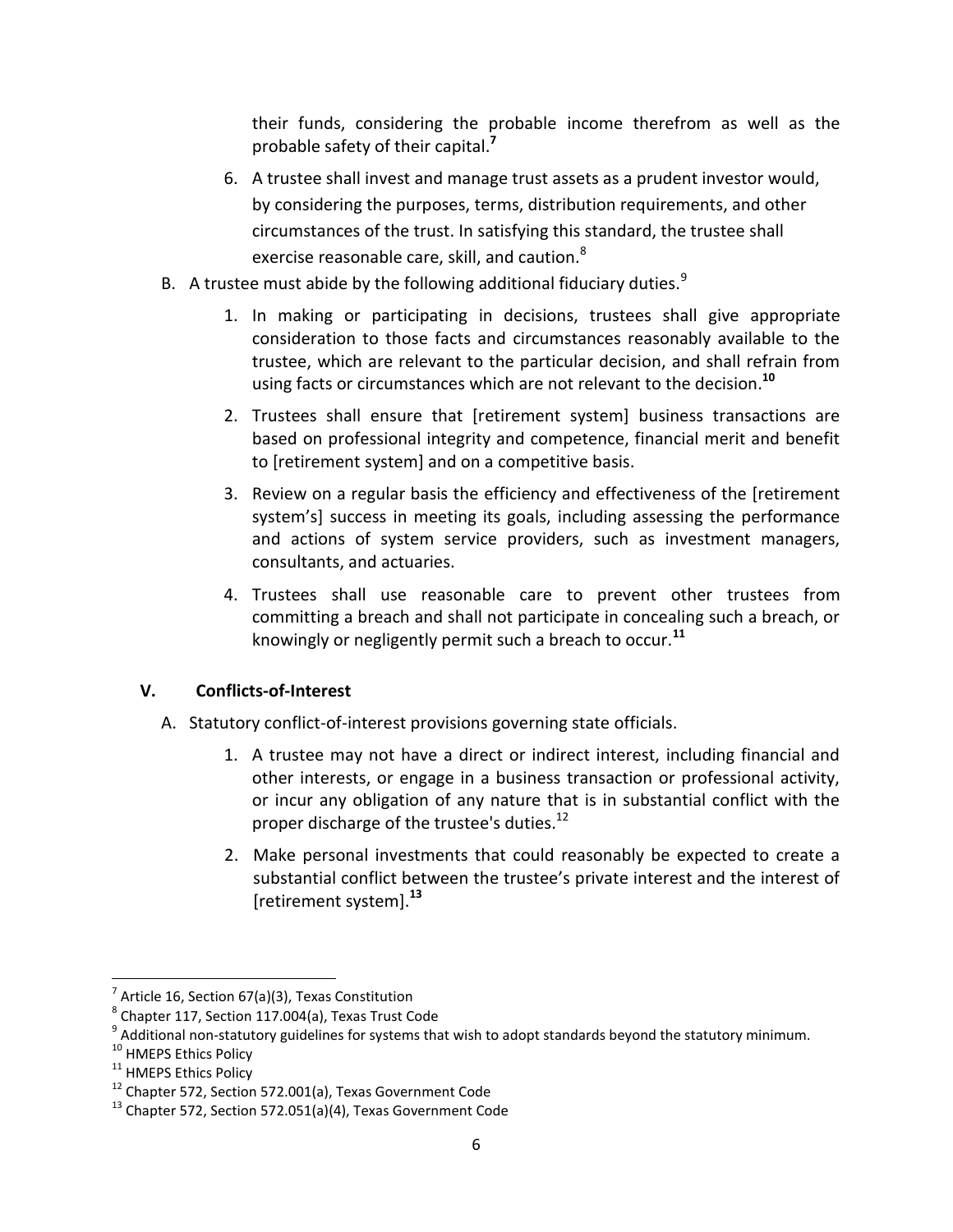- 3. A trustee may not solicit or accept from the [retirement system], or any third party a commission, fee, bonus, retainer, or rebate that is compensation for the trustee's personal solicitation for the award of a contract for investment services or sale of goods to the [retirement system].<sup>14</sup>
- B. Statutory conflict-of-interest provisions governing local officials. **15**
	- 1. If a trustee has a substantial interest in a business entity or in real property, the trustee shall file, before a vote or decision on any matter involving the business entity or the real property, an affidavit stating the nature and extent of the interest and shall abstain from further participation in the matter if:
		- a. In the case of a substantial interest in a business entity the action on the matter will have a special economic effect on the business entity that is distinguishable from the effect on the public; or
		- b. In the case of a substantial interest in real property, it is reasonably foreseeable that an action on the matter will have a special economic effect on the value of the property, distinguishable from its effect on the public.
	- 2. The board of trustees of the [retirement system] shall take a separate vote on any budget item specifically dedicated to a contract with a business entity in which a trustee has a substantial interest. The affected trustee may not participate in that separate vote. The trustee may vote on a final budget if the trustee has complied with Texas Local Government Code, Chapter 171; and the matter in which the trustee is concerned has been resolved.**<sup>16</sup>**
- C. Trustees must abide by the following additional conflict-of-interest guidelines.<sup>17</sup>
	- 1. Trustees should make reasonable efforts to avoid conflicts of interest and appearances of conflicts of interest.**<sup>18</sup>**
	- 2. Trustees may not under any circumstances accept offers, by reason of their service, relationship or employment with the [retirement system], to trade in any security or other investment on terms more favorable than those available to the general investing public or, in the case of private market investments, a similarly situated investor.**<sup>19</sup>**
	- 3. A conflict of interest exists for a trustee whenever the trustee has a personal or private commercial or business relationship that could reasonably be

 $\overline{a}$ 

<sup>&</sup>lt;sup>14</sup> Chapter 572, Section 572.056, Texas Government Code

<sup>&</sup>lt;sup>15</sup> Chapter 171, Section 171.004(a), Texas Local Government Code

<sup>&</sup>lt;sup>16</sup> Chapter 171, Section 171.005, Texas Local Government Code

 $17$  Additional non-statutory guidelines for systems that wish to adopt standards beyond the statutory minimum.

<sup>&</sup>lt;sup>18</sup> TRS Board of Trustees Ethics Policy

 $19$  ERS Code of Ethics and Personal Investment Activities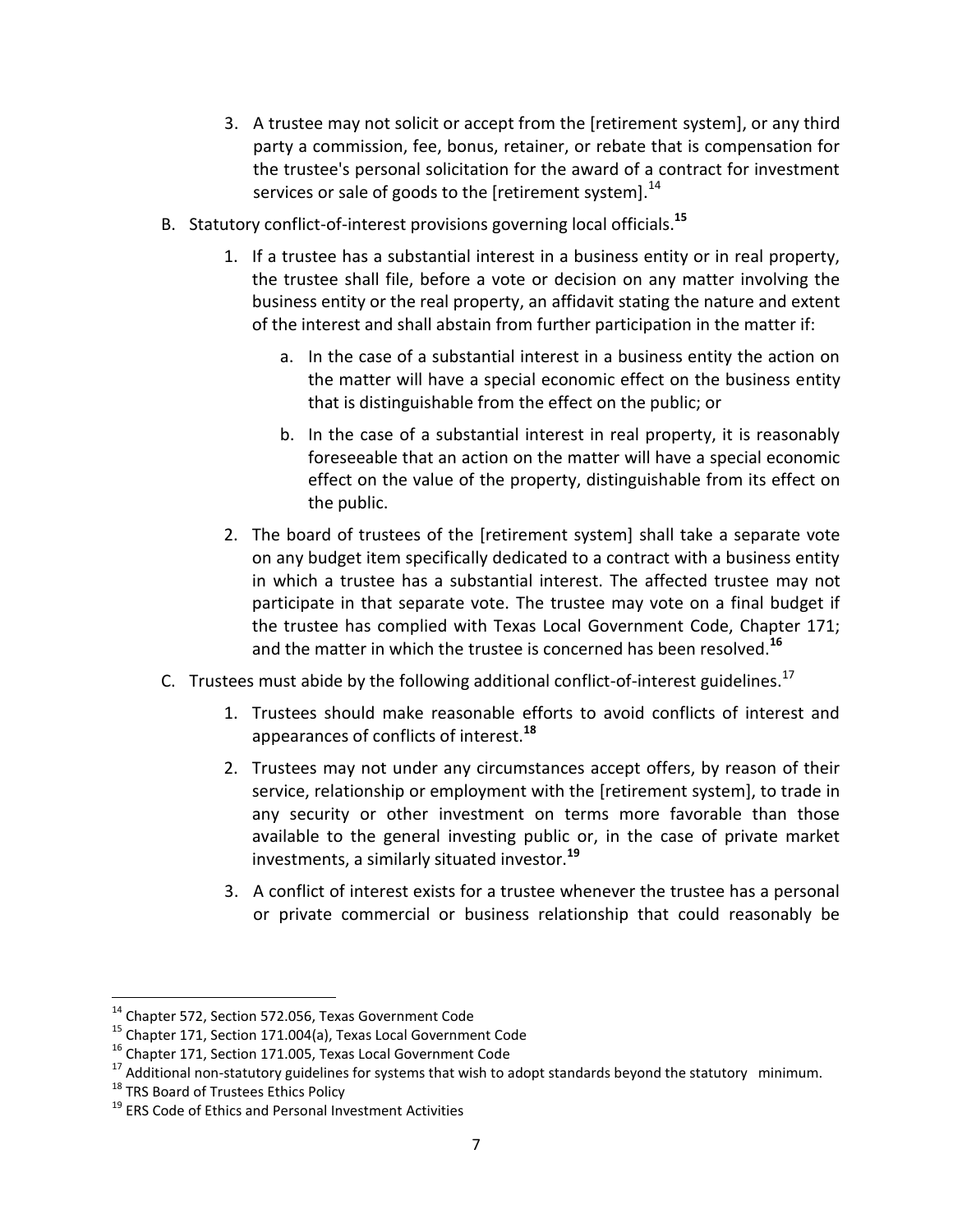expected to diminish the trustee's independence of judgment in the performance of the trustee's responsibilities to the [retirement system].<sup>20</sup>

- 4. Curing Conflicts-of-Interest**<sup>21</sup>**
	- a. All trustees who become aware of a personal conflict of interest have an obligation not only to disclose that conflict, but to cure it. A person normally cures a conflict of interest by promptly eliminating it.
	- b. A trustee can cure a conflict by prudently withdrawing from action on a particular matter in which a conflict exists provided that:
		- i. the person may be and is effectively separated from influencing the action taken;
		- ii. the action may properly be taken by others; and
		- iii. the nature of the conflict is not such that the person must regularly and consistently withdraw from decisions that are normally his or her responsibility with respect to the [retirement system].
	- c. Trustees must disclose any conflicts-of-interest regarding matters which are before the board, absent themselves from any relevant deliberations, and not vote on the matter. Such trustees may be required to disclose additional relevant information with respect to the matter in question.

#### <span id="page-9-0"></span>**VI. Prohibited Transactions and Interests**

- A. Trustees must abide by the following prohibited-transaction guidelines.<sup>22</sup>
	- 1. Certain transactions by trustees are prohibited, including:**<sup>23</sup>**
		- i. The purchase, sale, exchange or leasing of property with the [retirement system] if that trustee holds an interest in the property;
		- ii. The purchase, sale, or exchange of any direct investment with the system if that trustee holds an interest in the investment; and
		- iii. The lending of money or furnishing of other credit by the [retirement system] if the trustee has a direct or indirect interest in the loan or credit unless such loan or credit is generally available to members of the system, generates a reasonable return, provides adequate

 $\overline{a}$ <sup>20</sup> TCDRS Ethics Policy

<sup>&</sup>lt;sup>21</sup> TCDRS Ethics Policy

<sup>&</sup>lt;sup>22</sup> Additional non-statutory guidelines for systems that wish to adopt standards beyond the statutory minimum.

<sup>&</sup>lt;sup>23</sup> TCDRS Ethics Policy and HMEPS Ethics Policy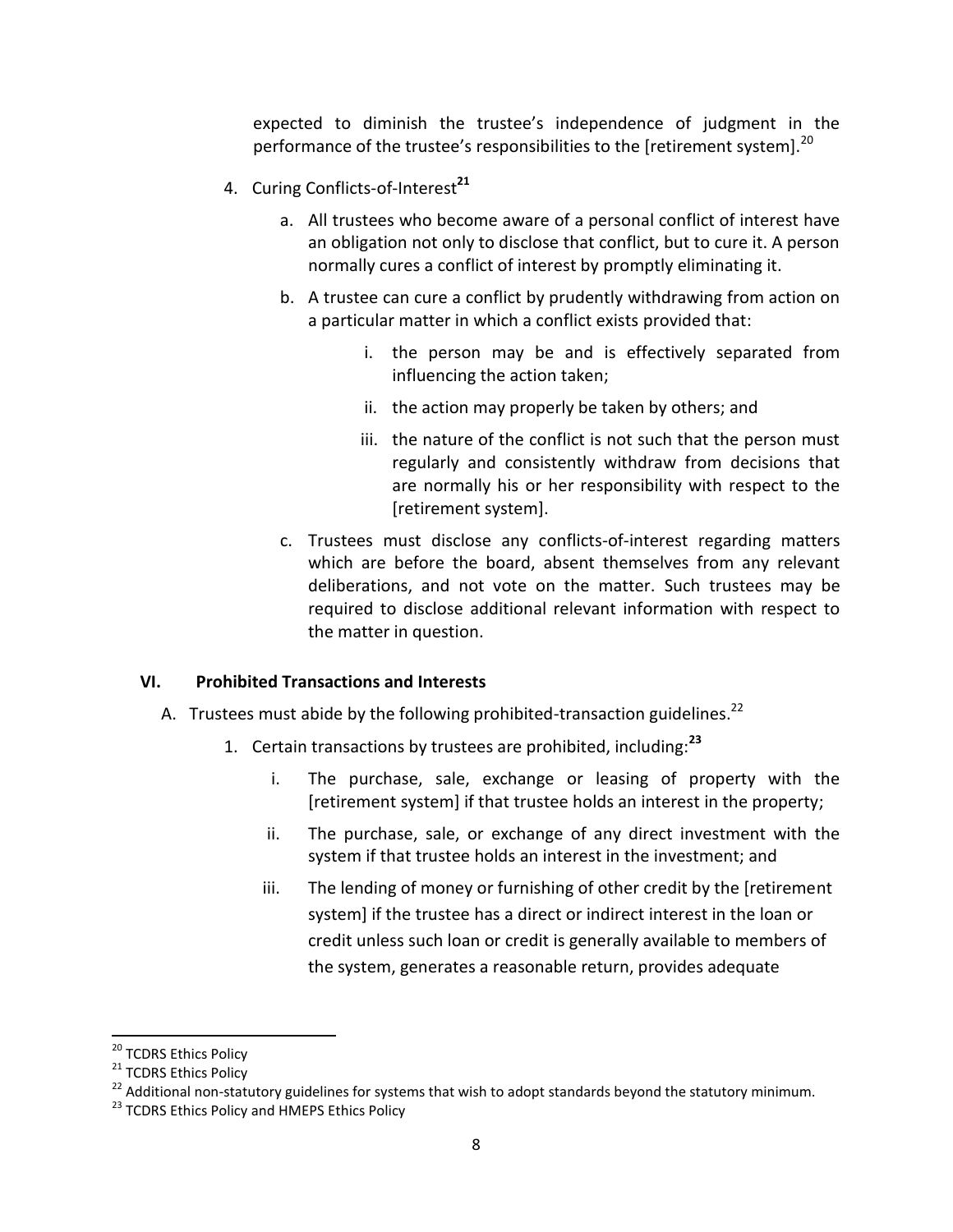security, and is made in accordance with specific provisions of the plan.

- 2. Trustees shall not under any circumstance accept offers by reason of their position with the [retirement system] to trade in any security or other investment on terms more favorable than those available to the general investing public.
- 3. Trustees shall not use their position with the [retirement system] to solicit business for their own account or the account of an immediate relative or business associate.
- 4. Trustees shall not borrow from investment managers, outside service providers, professional advisors or consultants, banks or other financial institutions with which the [retirement system] has a business relationship , unless such entities are normally engaged in such lending in the usual course of their business.
- 5. No trustee shall serve as a placement agent in connection with any [retirement system] investment. A former trustee may be prohibited from serving as a placement agent in connection with any system investment for a certain period of time. A placement agent is any person or entity hired, engaged, or retained by or acting on behalf of an external investment manager or investment fund or on behalf of another placement agent as a finder, solicitor, consultant, broker or other intermediary to raise investments from or to obtain access to the system, directly or indirectly.
- 6. Trustees shall not cause the system to engage in any prohibited transactions outlined above with any immediate relative or business associate of the trustee, any other trustee, employee, custodian, vendor or consultant to the system, or any person providing services to the system.
- B. Trustees may buy or sell a publicly traded security of an issuer which is held by the [retirement system], but may not engage in a personal securities transaction when the trustees have actual knowledge that the [retirement system] is trading such securities.<sup>24</sup>
- C. Statutory requirements for former state officials:
	- 1. Trustees may not for two years after ceasing to be in their respective positions at the [retirement system] make any communication to or appearance before, an officer or employee of [retirement system], with the intent to influence [retirement system] action to benefit the person seeking such action. This restriction does not apply to the act of providing information as long as such communication is done without the intent to influence any actions by the [retirement system]. **25**

l

<sup>&</sup>lt;sup>24</sup> Additional non-statutory guidelines for systems that wish to adopt standards beyond the statutory minimum.

<sup>&</sup>lt;sup>25</sup> Chapter 572, Section 572.054(a), Texas Government Code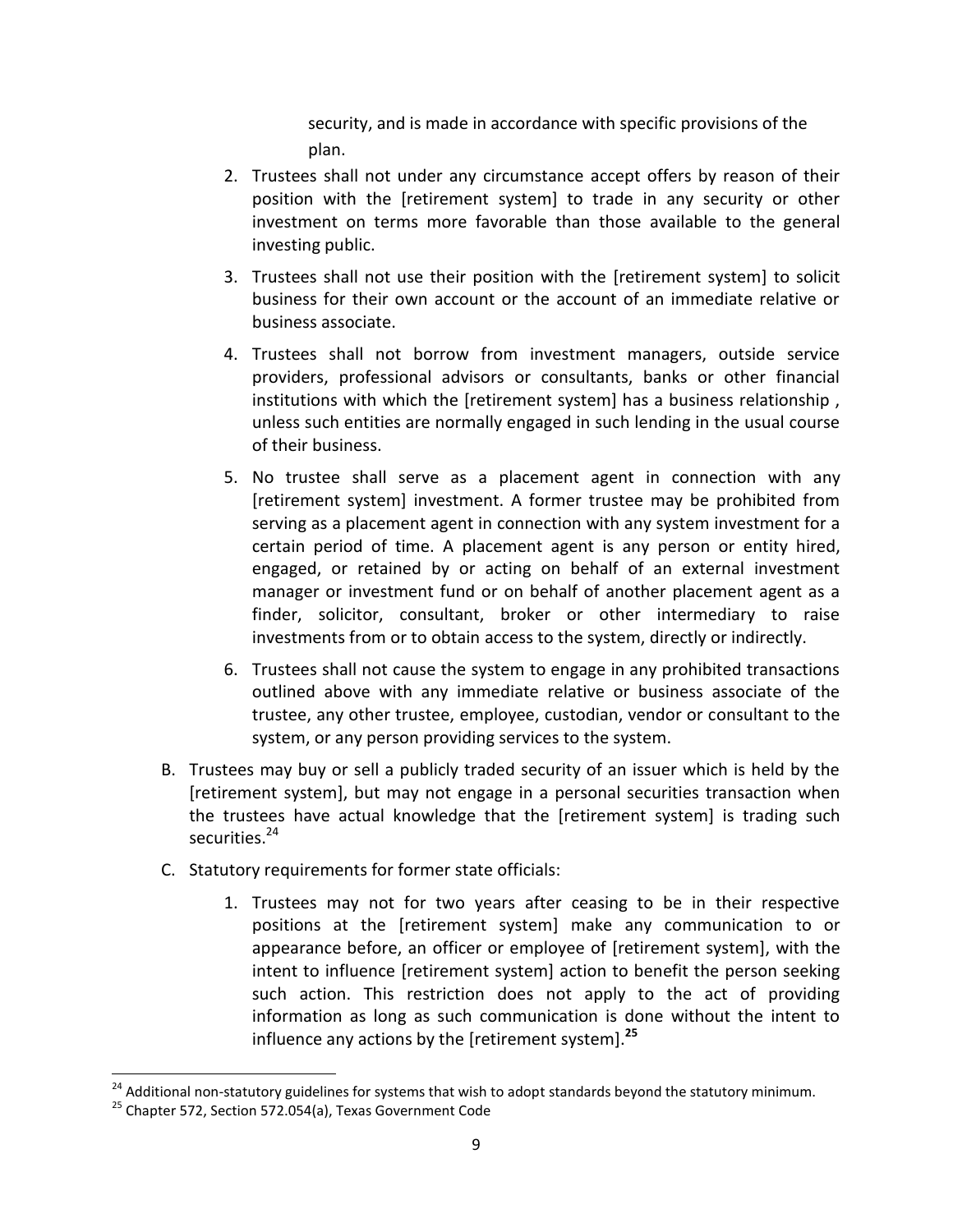2. A former trustee may not represent any person or receive compensation for services rendered on behalf of any person regarding a particular matter in which the former trustee participated during the period of his/her service or employment, either through personal involvement or because the matter was within the trustee's official responsibility.**<sup>26</sup>**

#### <span id="page-11-0"></span>**VII. Disclosure**

A. Statutory disclosure requirement governing state officials.

A trustee who has a personal or private interest in a measure, proposal, or matter pending before the [retirement system] shall publicly disclose the fact to the system. The trustee may not vote or otherwise participate in the decision. The disclosure shall be entered in the minutes of the meeting.**<sup>27</sup>**

- B. Statutory disclosure requirements governing local officials.
	- 1. Trustees shall file a conflicts disclosure statement with respect to a vendor who enters into a contract with the [retirement system] or the system is considering entering into a contract with the vendor; and
		- a. the vendor has an employment or other business relationship with the trustee or a family member of the trustee that results in the trustee or family member receiving certain taxable income exceeding \$2,500.
		- b. the vendor has given one or more gifts with an aggregate value of greater than \$100 to the trustee or a family member; or
		- c. the vendor has a family relationship with the trustee**<sup>28</sup>**
	- 2. A trustee is not required to file a conflicts disclosure statement in relation to a gift accepted by the trustee or a family member of the trustee if the gift is a political contribution as defined by Title 15, Election Code; or food, accepted as a guest.**<sup>29</sup>**
	- 3. A trustee is not required to file a conflicts disclosure statement under Subsection (B1) if the local governmental entity or vendor described by that subsection is an administrative agency created under Section 791.01, Government Code.<sup>30</sup>

# <span id="page-11-1"></span>**VIII. Confidential Information<sup>31</sup>**

 $\overline{\phantom{a}}$ 

 $^{26}$  Chapter 572, Section 572.054(b), Texas Government Code

<sup>&</sup>lt;sup>27</sup> Chapter 572, Section 572.058, Texas Government Code

<sup>&</sup>lt;sup>28</sup> Chapter 176, Section 176.003(a), Texas Local Government Code

 $29$  Chapter 176, Section 176.003(a-1), Texas Local Government Code

<sup>&</sup>lt;sup>30</sup> Chapter 176, Section 176.003 (a-2), Texas Local Government Code

 $31$  Additional non-statutory guidelines for systems that wish to adopt standards beyond the statutory minimum.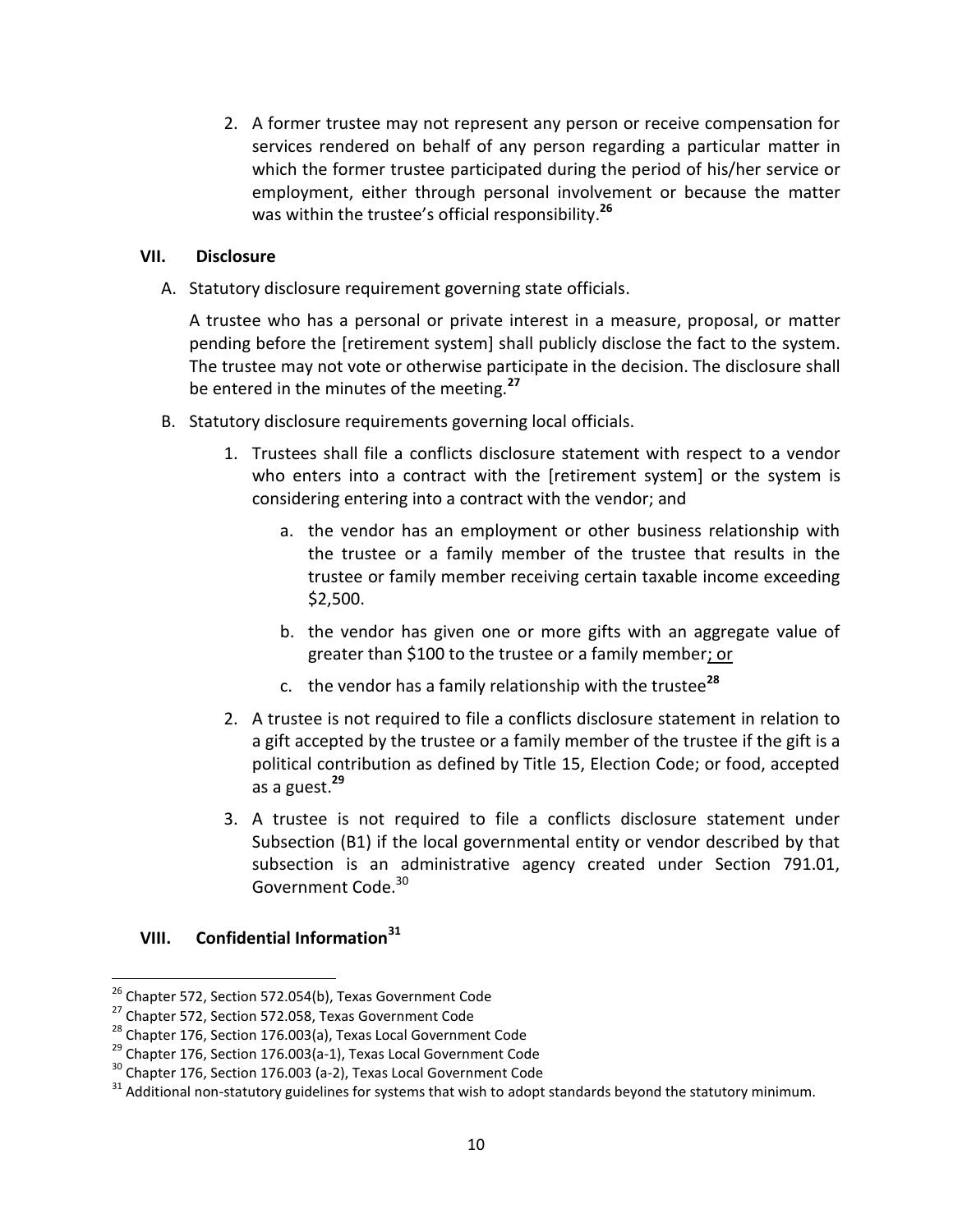- A. Trustees must not disclose confidential information, except when duly authorized personnel determine such disclosure is required by law.
- B. Trustees may be provided or have access to confidential information, including material, nonpublic information. It is the duty of trustees to maintain the confidentiality of information and not misuse confidential information, including material, nonpublic information, belonging to or relating to the [retirement system]. Trustees who come into possession of material, nonpublic information must not communicate it intentionally or inadvertently to any third party, including but not limited to relatives and friends, unless the person has the need to know for legitimate reasons and such communication is consistent with their responsibilities to the system.<sup>32</sup>

### <span id="page-12-0"></span>**IX. Nepotism**

Statutory Nepotism provisions:

A trustee must not appoint, confirm the appointment of, or vote for the appointment or confirmation of the appointment of an individual to a position that is to be directly or indirectly compensated from public funds or fees of office if:  $33$ 

- 1. The individual is related to the trustee within the third degree by consanguinity or within the second degree by affinity; or
- 2. The trustee holds the appointment or confirmation authority as a member of the [retirement system] board and the individual is related to another member of that board within the third degree by consanguinity or within the second degree by affinity.
- 3. The ending of a marriage by divorce or the death of a spouse ends relationships by affinity created by that marriage unless a child of that marriage is living, in which case the marriage is considered to continue as long as a child of that marriage lives.

# <span id="page-12-1"></span>**X. Gifts<sup>34</sup>**

 $\overline{\phantom{a}}$ 

A. Barring any statutory exception, a trustee is prohibited from soliciting or accepting a gift from any donor because of or through use of the trustee's position with the [retirement system]. Such gifts cannot be accepted by trustees themselves or for their families or business partners.

<sup>&</sup>lt;sup>32</sup> AFSCME *Best Practices for Trustees and Pension Systems, Ethical and Fiduciary Conduct*. The Best Practices section included in this publication has additional provisions relating to prohibition on insider trading that the retirement systems could consider including in their policy.

<sup>&</sup>lt;sup>33</sup> Chapter 573, Section 573.041, Texas Government Code. Computation of degree of consanguinity and determination of affinity provisions can be found under Sections 573.023 and 573.024, respectively.

<sup>&</sup>lt;sup>34</sup> TCDRS Ethics Policy. Chapter 36, Section 36.10 of the Texas Penal Code and Chapter 176 of the Texas Local Government Code contain specific provisions relating to acceptance of gifts, benefits and entertainment and applicable statutory exceptions for state and local officials, respectively.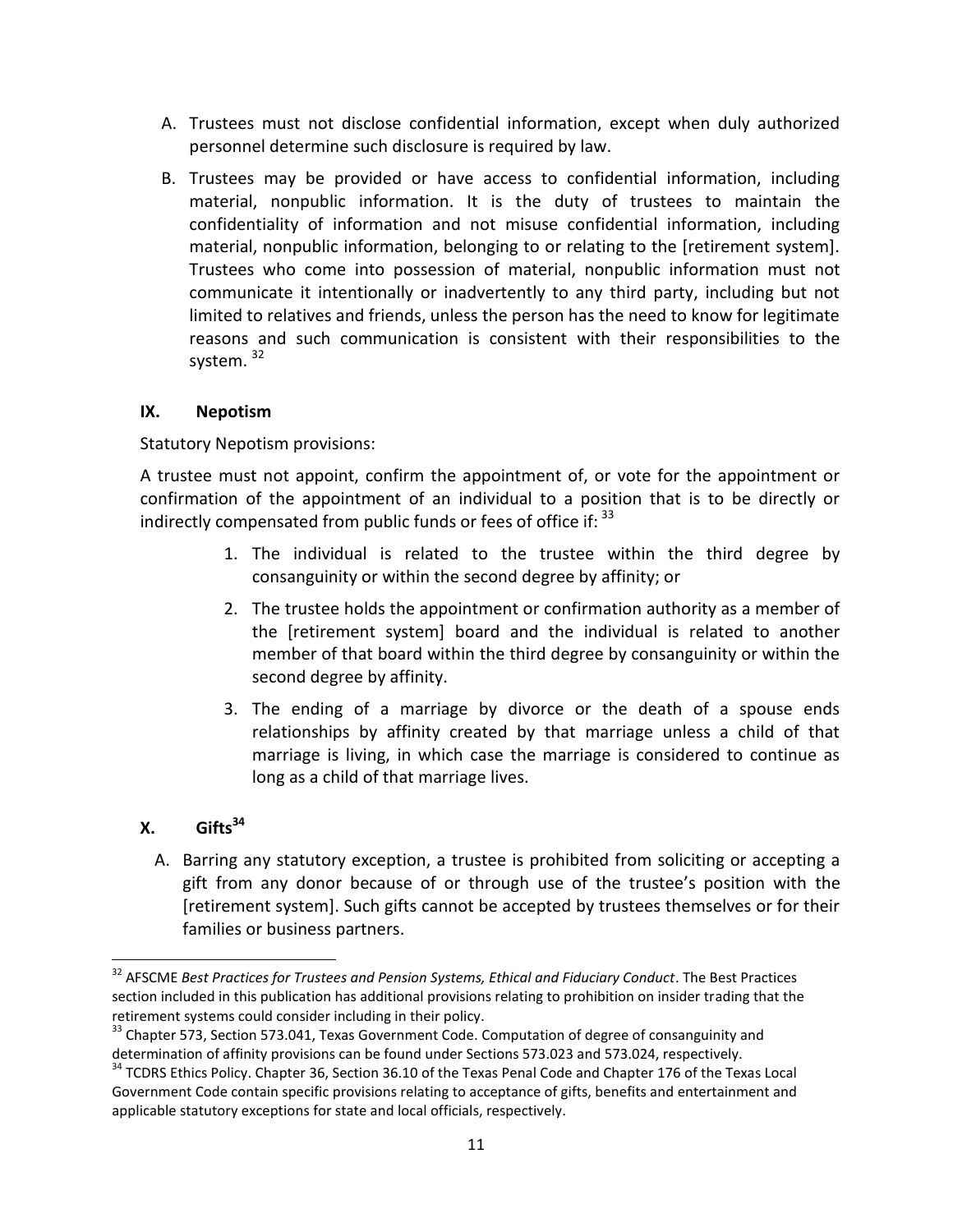- B. Under no circumstances may trustees accept a gift if the source of the gift is not identified or if the trustee knows or has reason to know that the gift is being offered through an intermediary.
- C. If a prohibited gift is received by a trustee, he or she should return the gift to its source. If that is not possible or feasible, the gift should be donated to charity.
- D. Statutory exceptions regarding acceptance of gifts are allowed under this policy as long as the trustee is not influenced by the gift.

# <span id="page-13-0"></span>**XI. Enforcement<sup>35</sup>**

- A. The Board will enforce this policy. A complaint or allegation of a Trustee's potential violation of the policy must be in writing and submitted to the Executive Director. The Executive Director will promptly notify the chair of the alleged violation. If the potential violation involves the chair, the executive director will notify the vice-chair, or secretary or other Board Trustee, as applicable. The Executive Director may have Legal Counsel review the claim and related information. No retaliatory action will be taken against the reporting person for any such report involving another person made in good faith.
- B. The chair, or vice-chair, or secretary or other Board Trustee, as applicable, shall present the recommendations to the Board for resolution of the matter. The Board has final decision-making authority with respect to Trustee violations of the policy, and such decision shall be binding on the Trustee. A Trustee who is a subject of the alleged violation may not deliberate or vote on such Board action
- C. If the Board finds a violation occurred, the Board may issue a resolution of reprimand, censure, or other appropriate measure, including a request for resignation.
- D. A violation of this policy may be reported to applicable regulatory or law enforcement agencies when appropriate or required.

# <span id="page-13-1"></span>**XII. Training**

 $\overline{a}$ 

A. Every trustee shall attend periodic ethics training and acknowledge in writing that he or she understands the ethical standards, has abided by them, and will continue to abide by them. New trustees are to make this written acknowledgment when they take office.**<sup>36</sup>**

<sup>&</sup>lt;sup>35</sup> Additional non-statutory guidelines for systems that wish to adopt standards beyond the statutory minimum. Please note that specific enforcement procedures in an ethics policy can play an important role in consistent application of the policy. A retirement system can tailor its enforcement procedures to best address its specific needs.

<sup>&</sup>lt;sup>36</sup> Additional non-statutory guidelines for systems that wish to adopt standards beyond the statutory minimum. Source: TRS Ethics Policy.